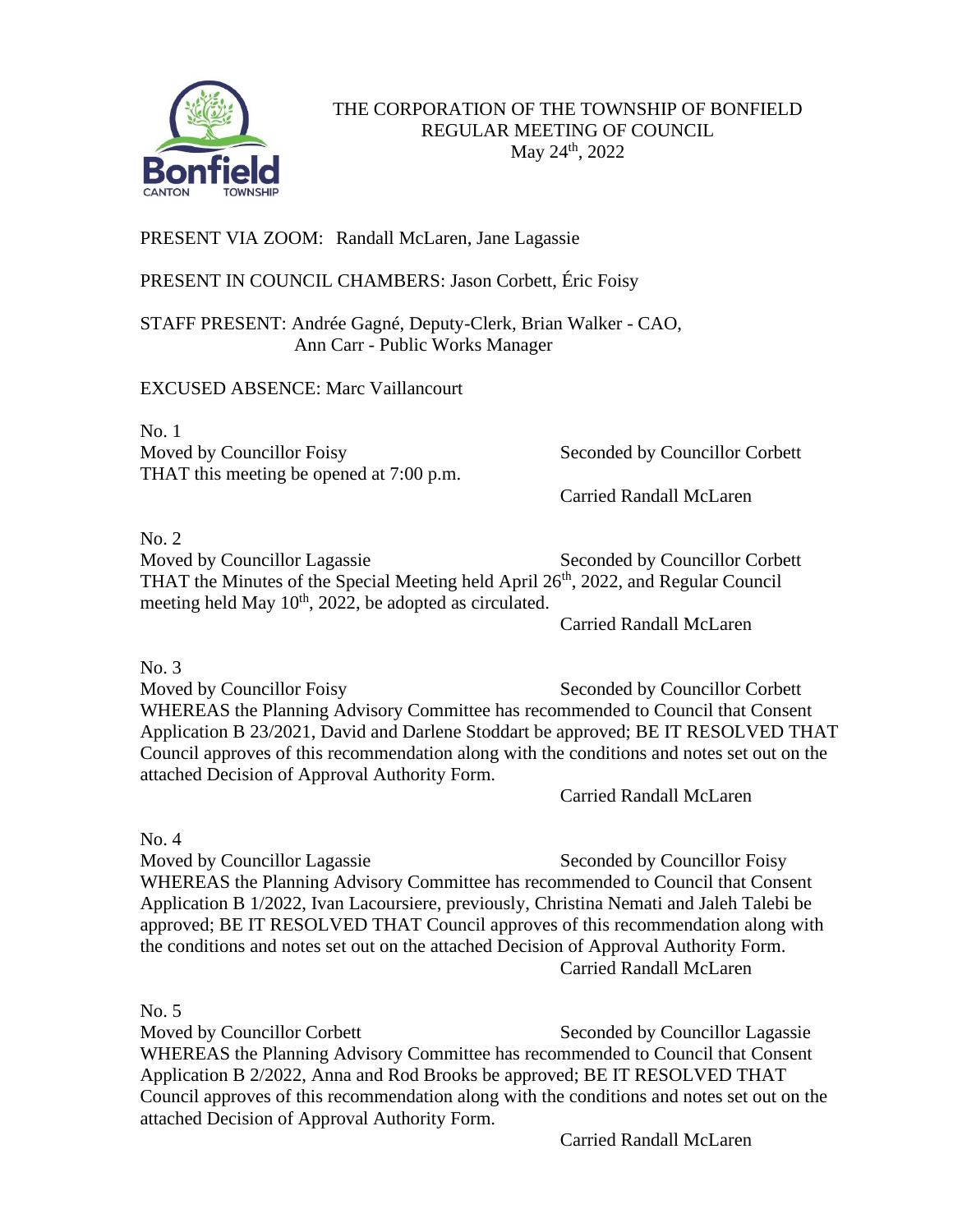No. 6 Moved by Councillor Corbett Seconded by Councillor Foisy WHEREAS the Planning Advisory Committee has recommended to Council that Consent Application B 3/2022, Joanne Stewart be approved; BE IT RESOLVED THAT Council approves of this recommendation along with the conditions and notes set out on the attached Decision of Approval Authority Form.

## Carried Randall McLaren

No. 7 Moved by Councillor Foisy Seconded by Councillor Corbett WHEREAS Council deems it necessary and expedient to pass three readings of the following by-law at this session; BE IT HEREBY RESOLVED THAT a by-law for the purpose of amending by-law 2021-31, being a By-Law to approve a Subdivision agreement between the Corporation of the Township of Bonfield and Jules Gagne, BE READ a first, second and third time, PASSED AND NUMBERED 2022-25; AND THAT the said by-law be signed by the Mayor and Clerk, sealed with the Seal of the Corporation, and be engrossed in the By-Law Book

Carried Randall McLaren

AP06044

No. 8

Moved by Councillor Lagassie Seconded by Councillor Foisy THAT the following disbursements be approved as prepared:

| <b>General Government</b>             |                |             | \$277,937.66 |
|---------------------------------------|----------------|-------------|--------------|
| Protection to persons & property      |                |             | \$33,606.78  |
| Health & Welfare                      |                |             | \$969.44     |
| Public Works & Environmental Services |                |             | \$12,649.93  |
| Parks and Recreation                  |                |             | \$446.84     |
| Library                               |                |             | \$772.98     |
| Planning & Development                |                |             | \$           |
| Economic Development                  |                |             |              |
|                                       | Sub-Total:     |             | \$326,383.63 |
| Payroll Batch                         | #1216 to #1218 | \$30,367.18 |              |

TOTAL DISBURSEMENT: \$356,750.81

Carried Randall McLaren

No. 9

Moved by Councillor Corbett Seconded by Councillor Foisy WHEREAS a joint request for quotation for Dust Control and Road Stabilization Material was executed with the Municipality of East Ferris; AND WHEREAS the Township of Bonfield will be purchasing 174,000 litres of liquid 35% Calcium at .345 cents per litre; AND WHEREAS the Public Works Manager recommends awarding the tender to Pollard Highway Products at a cost of \$61,086.52 after HST rebates; BE IT HEREBY RESOLVED THAT Council accepts the recommendation of the Public Works Manager.

Carried Randall McLaren